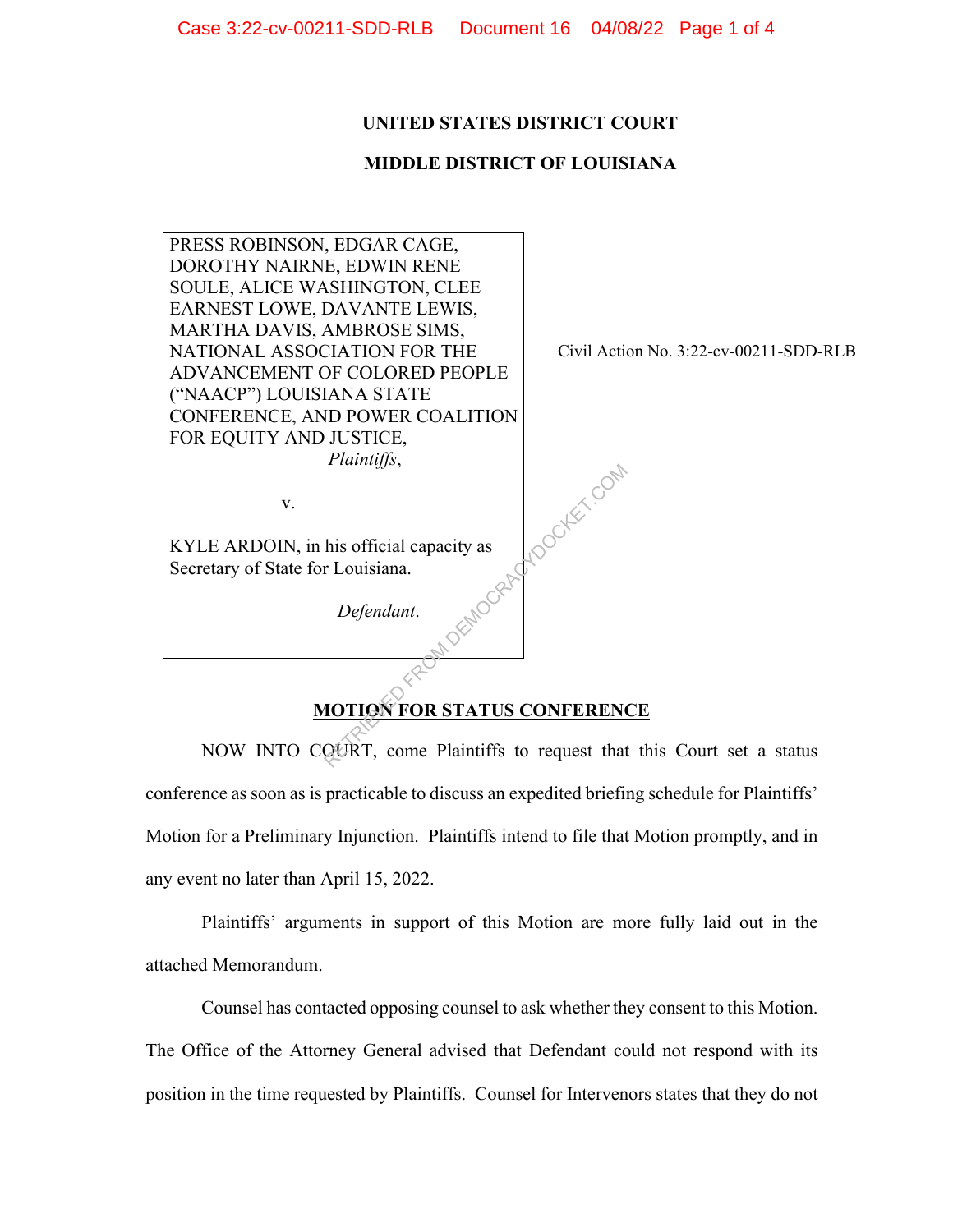object to a status conference but do not have sufficient information at this time to consent or object to Plaintiffs' proposed expedited briefing schedule.

Date: April 8, 2022 Respectfully submitted,

By: */s/John Adcock* 

John Adcock Adcock Law LLC L.A. Bar No. 30372 3110 Canal Street New Orleans, LA 70119 Tel: (504) 233-3125 Fax: (504) 308-1266 jnadcock@gmail.com

Leah Aden (*pro hac vice*) Stuart Naifeh (*pro hac vice*) Kathryn Sadasivan (*pro hac vice*) Victoria Wenger (*pro hac vice*) NAACP Legal Defense and Educational Fund, Inc. 40 Rector Street, 5th Floor New York, NY 10006 Tel: (212) 965-2200 laden@naacplef.org snaifeh@naacpldf.org ksadasivan@naacpldf.org vwenger@naacpldf.org LIED FROM DEMOC

Robert A. Atkins (*pro hac vice*) Yahonnes Cleary (*pro hac vice*) Jonathan H. Hurwitz (*pro hac vice*) Daniel S. Sinnreich (*pro hac vice*) Amitav Chakraborty (*pro hac vice*) Adam P. Savitt (*pro hac vice*) PAUL, WEISS, RIFKIND, WHARTON & GARRISON LLP 1285 Avenue Of The Americas, New York, NY 10019 Tel.: (212) 373-3000 Fax: (212) 757-3990 ratkins@paulweiss.com ycleary@paulweiss.com jhurwitz@paulweiss.com dsinnreich@paulweiss.com achakraborty@paulweiss.com asavitt@paulweiss.com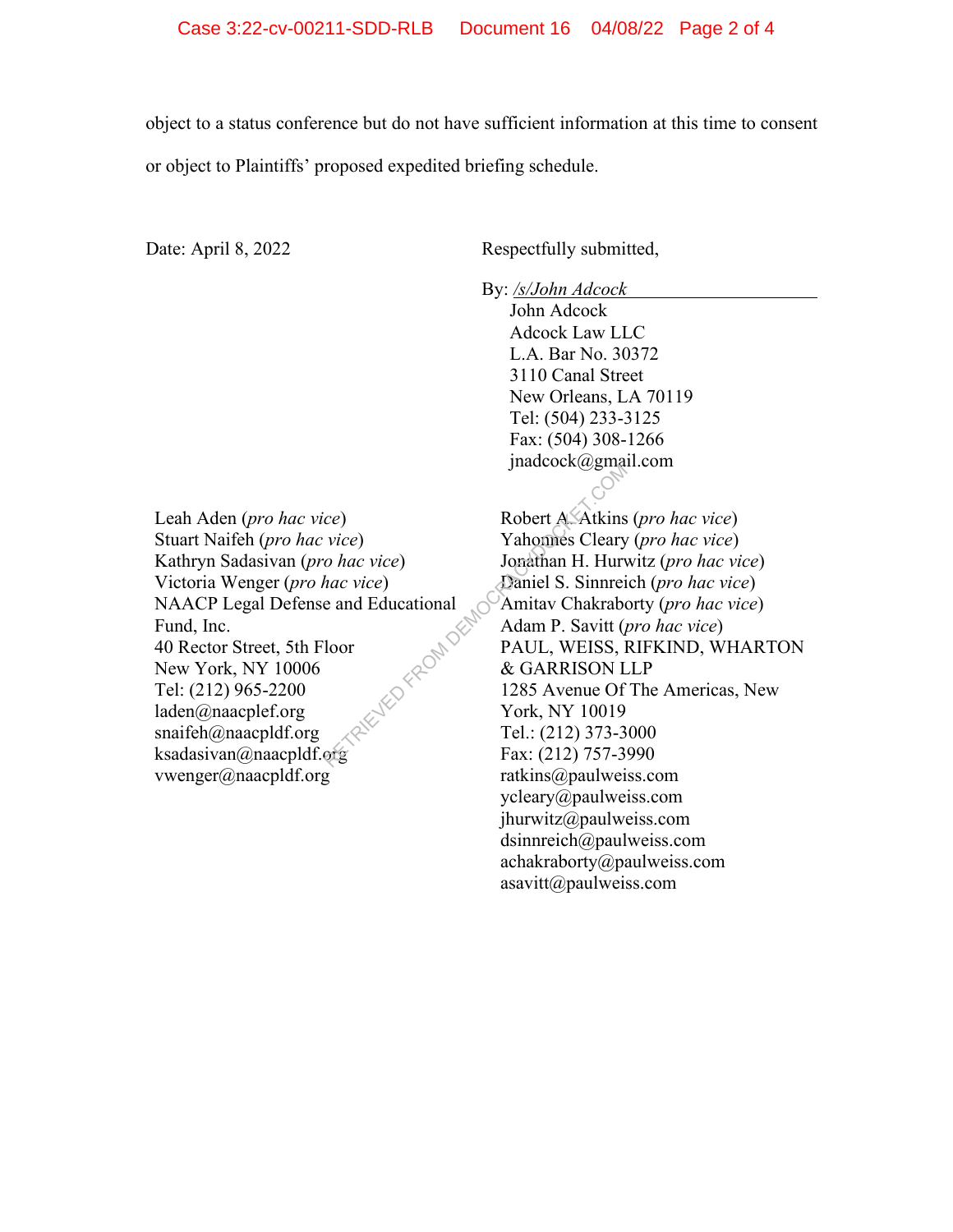Nora Ahmed\* Megan E. Snider LA. Bar No. 33382 ACLU Foundation of Louisiana 1340 Poydras St, Ste. 2160 New Orleans, LA 70112 Tel: (504) 522-0628 nahmed@laaclu.org msnider@laaclu.org

Tracie Washington LA. Bar No. 25925 Louisiana Justice Institute Suite 132 3157 Gentilly Blvd New Orleans LA, 70122 Tel: (504) 872-9134 tracie.washington.esq@gmail.com Bythe Strannon (*a*) actude<br>
\*Promac vice app<br>
\*Promac vice app<br>
Counsel for Plain

T. Alora Thomas\* Sophia Lin Lakin\* Samantha Osaki\* American Civil Liberties Union Foundation 125 Broad Street, 18th Floor New York, NY 10004 athomas@aclu.org slakin@aclu.org sosaki@aclu.org

Sarah Brannon\* American Civil Liberties Union Foundation 915 15th St., NW Washington, DC 20005 sbrannon@aclu.org

*\*Pro hac vice* applications forthcoming

*Counsel for Plaintiffs*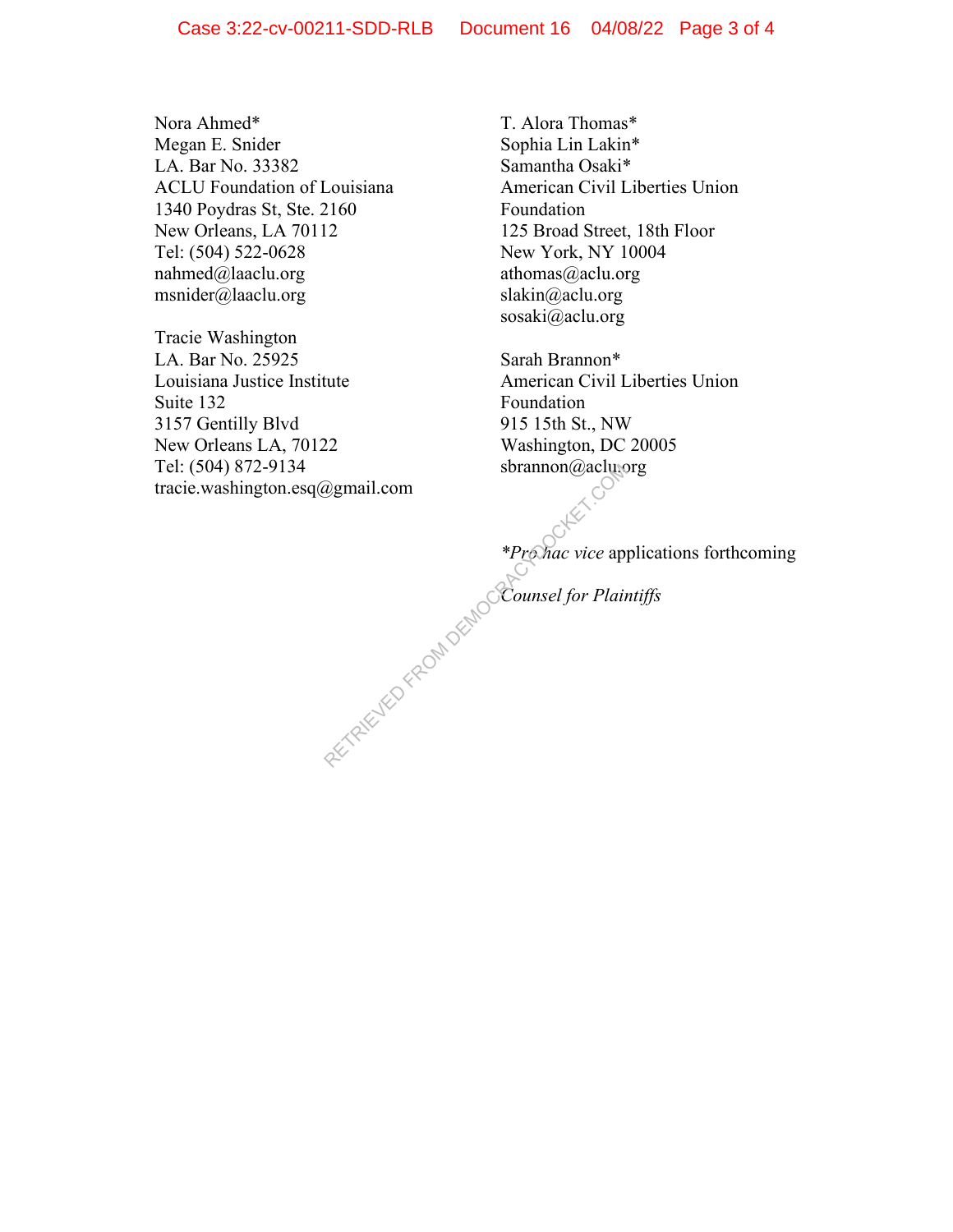Case 3:22-cv-00211-SDD-RLB Document 16 04/08/22 Page 4 of 4

# **CERTIFICATE OF SERVICE**

I certify that on April 8, 2022, the forgoing was served on all counsel of record by electronic notification via CM/ECF notification.

*/s/ John Adcock*  John Adcock, L.A. Bar No. 30372

*Counsel for Plaintiffs*

RECTRICUTED FROM DEMOCRACYDOCKET.COM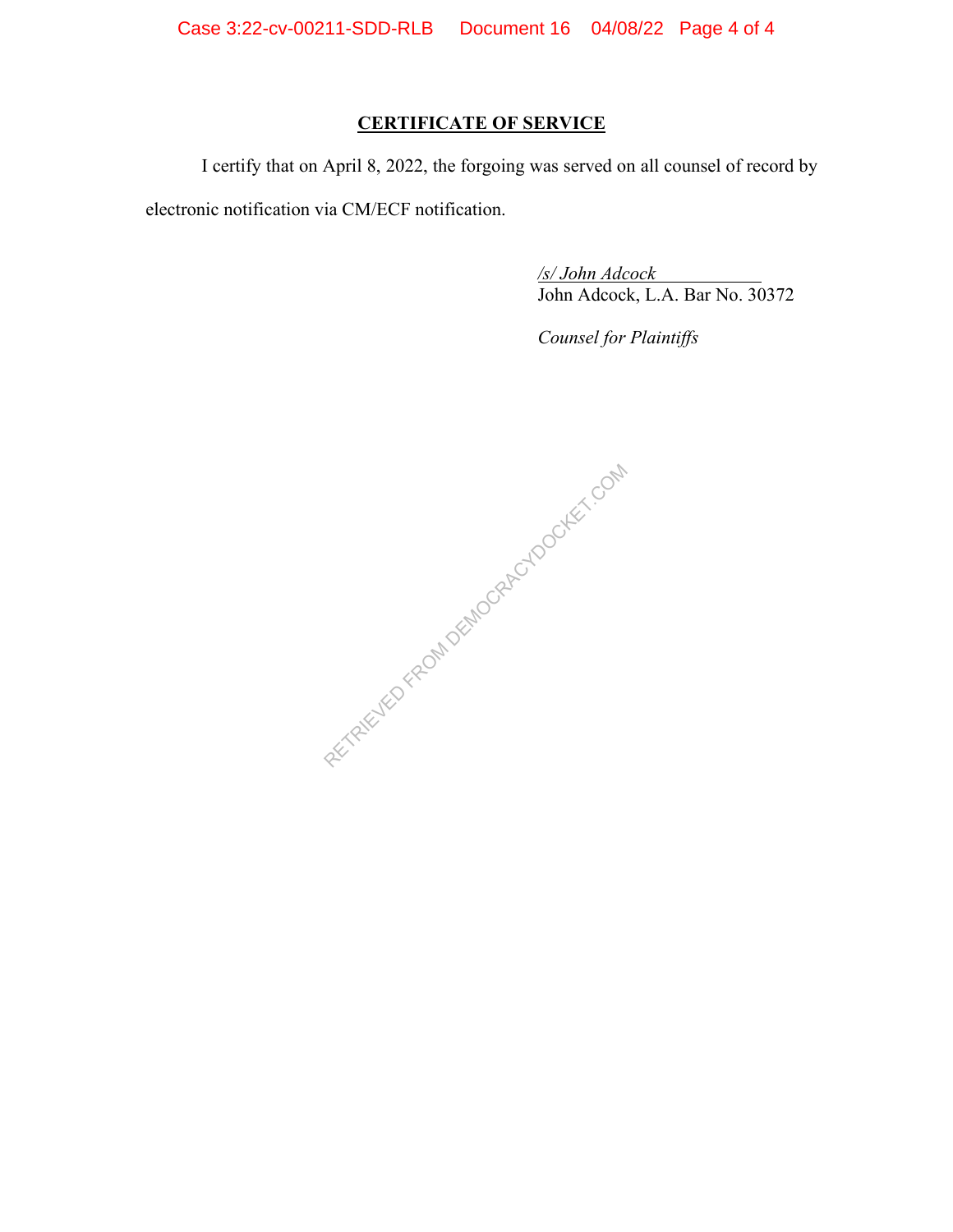# **UNITED STATES DISTRICT COURT**

## **MIDDLE DISTRICT OF LOUISIANA**

PRESS ROBINSON, EDGAR CAGE, DOROTHY NAIRNE, EDWIN RENE SOULE, ALICE WASHINGTON, CLEE EARNEST LOWE, DAVANTE LEWIS, MARTHA DAVIS, AMBROSE SIMS, NATIONAL ASSOCIATION FOR THE ADVANCEMENT OF COLORED PEOPLE ("NAACP") LOUISIANA STATE CONFERENCE, AND POWER COALITION FOR EQUITY AND JUSTICE,  *Plaintiffs*, v. KYLE ARDOIN, in his official capacity as Secretary of State for Louisiana. *Defendant*. Civil Action No. 3:22-cv-00211-SDD-RLB MOCRAFLOOKEET.COM

# **PLAINITTFS' MEMORANDUM IN SUPPORT OF MOTION FOR STATUS CONFERENCE**

Plaintiffs request that this Court set a status conference as soon as is practicable to discuss an expedited briefing schedule for Plaintiffs' Motion for a Preliminary Injunction. Plaintiffs intend to file that Motion promptly, and in any event no later than April 15, 2022. It is imperative that the Motion be heard expeditiously because of the impending 2022 congressional elections.

Under FRCP Rule  $16(a)$ , a court may order attorneys to appear for a conference for the purpose of, among other things, "expediting disposition of the action" and "establishing early and continuing control so that the case will not be protracted." Courts "shall expedite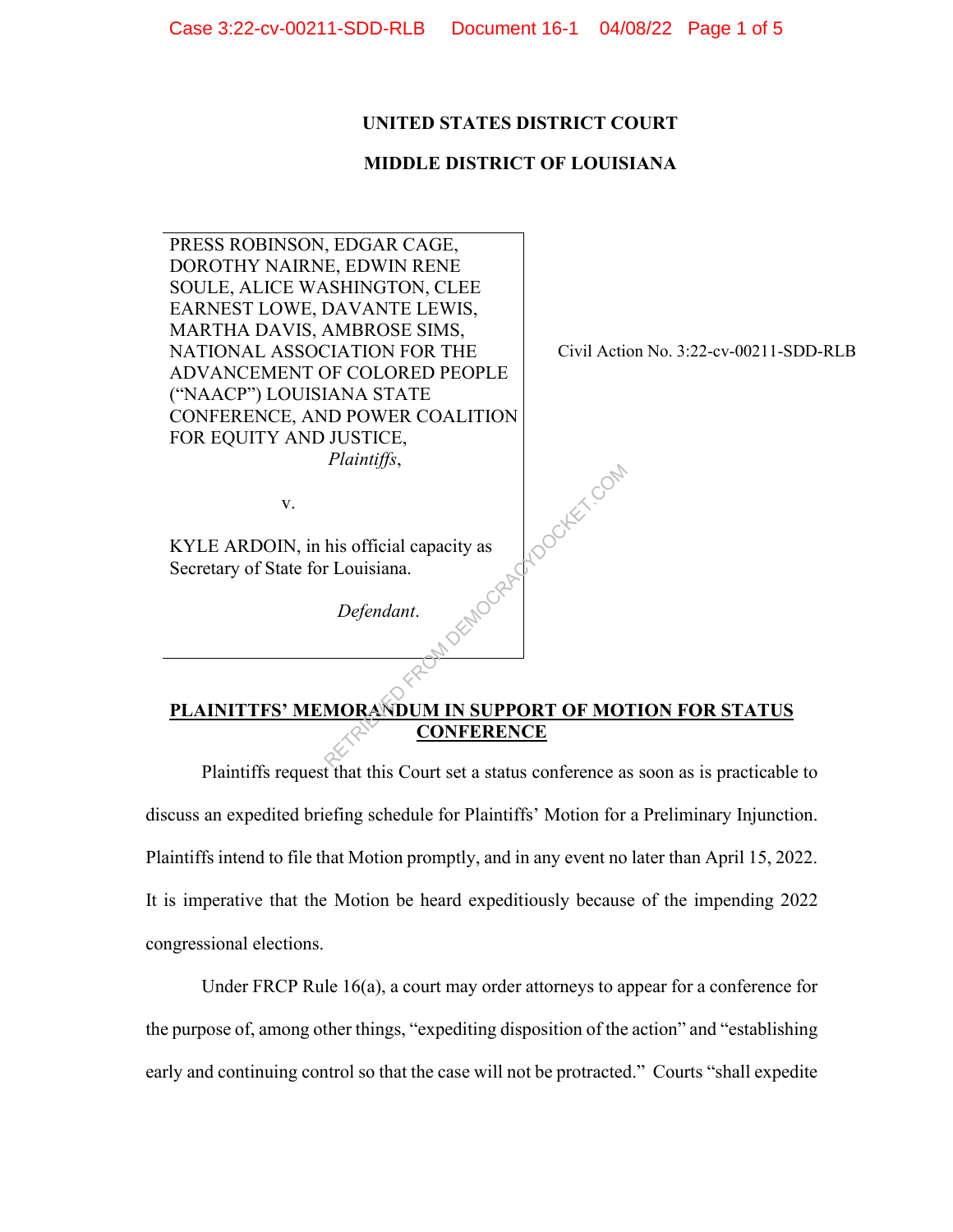#### Case 3:22-cv-00211-SDD-RLB Document 16-1 04/08/22 Page 2 of 5

the consideration of" any action "if good cause therefore is shown."28 U.S.C. § 1657(a). For purposes of this section, "good cause" is shown "if a right under the Constitution of the United States or a Federal Statute . . . would be maintained in a factual context that indicates that a request for expedited consideration has merit." *Id.*

As alleged in the Complaint, on March 30, 2022, in a vote that broke down along racial and party lines, the Louisiana Legislature overrode the Governor's veto and enacted a redistricting plan for the U.S. congressional elections that deprives Black Louisianans of a meaningful opportunity to elect representatives of their choice. Plaintiffs filed this action later that day, challenging the congressional district plan under Section 2 of the Voting Rights Act. As set forth in detail in the Complaint, the congressional redistricting plan enacted by the Legislature violates Section 2 of the Voting Rights Act because Black Louisianians, who represent approximately 31% of the State's population, are deprived of the opportunity to elect their candidate of choice in five of the State's six congressional districts, all of which are majority white. *See Thornburg* v. *Gingles*, 478 U.S. 30, 43 (1986) (finding that state congressional redistricting violates Section 2 of the Voting Rights Act where members of a protected class have "less opportunity than other members of the electorate to participate in the political process and to elect representatives of their choice"); *Johnson* v. *Ardoin*, 2019 WL 2329319 (M.D. La., May 31, 2019) (finding that plaintiffs' had sufficiently pled a cause of action arising under Section 2 of the Voting Rights Act based on alleged use of 2011 Congressional Plan that included only one majority Black congressional district. ing the congressional district plan under<br>the indication of the Complaint, the congre<br>ture violates Section 2 of the Voting R<br>sent approximately 31% of the State's po<br>their candidate of choice in five of the<br>emajority whit

The right to a meaningful vote under the Voting Rights Act is plainly encompassed by Section 1657(a) and actions to protect that right should be resolved expeditiously. *See,*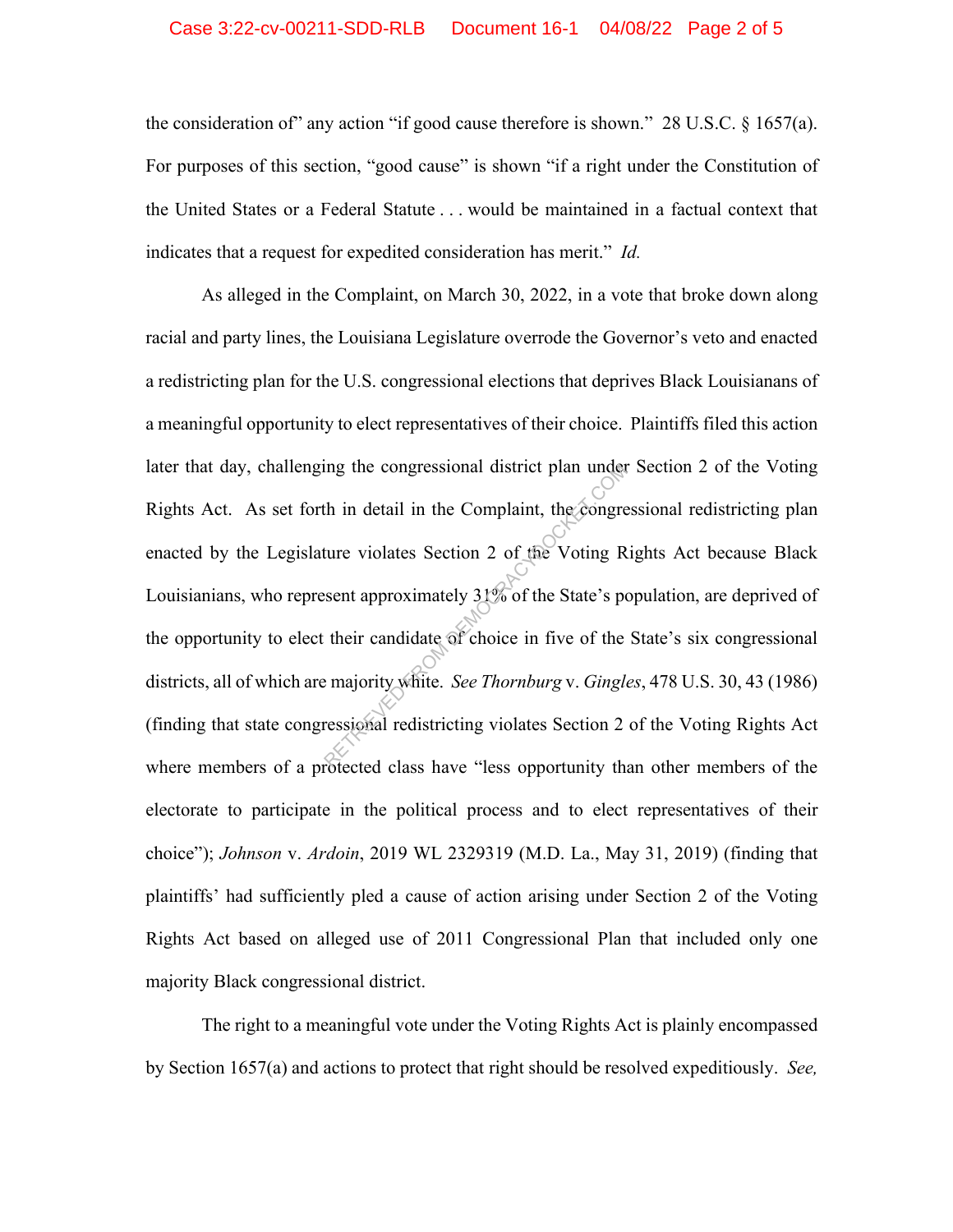*e.g.*, *Thomas* v. *Bryant*, Case No. 3:18-cv-00441-CWR-FKB, ECF No. 28 (S.D. Miss. Nov. 16, 2018) (granting plaintiffs' motion for expedited schedule in Section 2 challenge to state legislative plan); *Kirksey* v. *City of Jackson, Miss.*, 625 F.2d 21, 22 (5th Cir. 1980) (ordering district court to expedite voting rights case challenging at-large districts on remand because of "the importance of this case and its urgency in terms of [upcoming] elections").

Addressing the issues presented by this action is a matter of urgency. The candidate qualifying period is set to commence in July, just over three months from now, and Election Day is November 8, or in approximately seven months. Adjudicating plaintiffs' claims and determining an appropriate remedy, including the adoption of a new redistricting map, could take two months. Prompt adjudication of plaintiffs' motion is particularly critical in view of the Supreme Court's instruction, under *Purcell* v. *Gonzalez*, 549 U.S. 1, 4-5 (2006), that the federal courts not interfere with state elections, including with respect to redistricting, close to the election date. *E.g.*, *Merrill* v. *Milligan*, 142 S. Ct. 879, 879 (2022) (staying injunction under Voting Rights Act against adoption of congressional redistricting map in Alabama where injunction was entered nine weeks before the beginning of primary elections). While there is still sufficient time to adjudicate this matter in conformity with *Purcell*, in view of the fact that the election will not be held until November, the available time to do so is short. In approximately seven months. Adjudition of plaintiffs' motion<br>
Prompt adjudication of plaintiffs' motion<br>
urt's instruction, under *Purcell* v. *Gonzale*<br>
interfere with state elections, in<br>
election date. *E.g.*, *Merr* 

Accordingly, as noted, Plaintiffs intend to move promptly, and no later than April 15, 2022, for a preliminary injunction enjoining defendant from using the legislatively approved congressional redistricting map for the congressional elections to be held on November 8, 2022.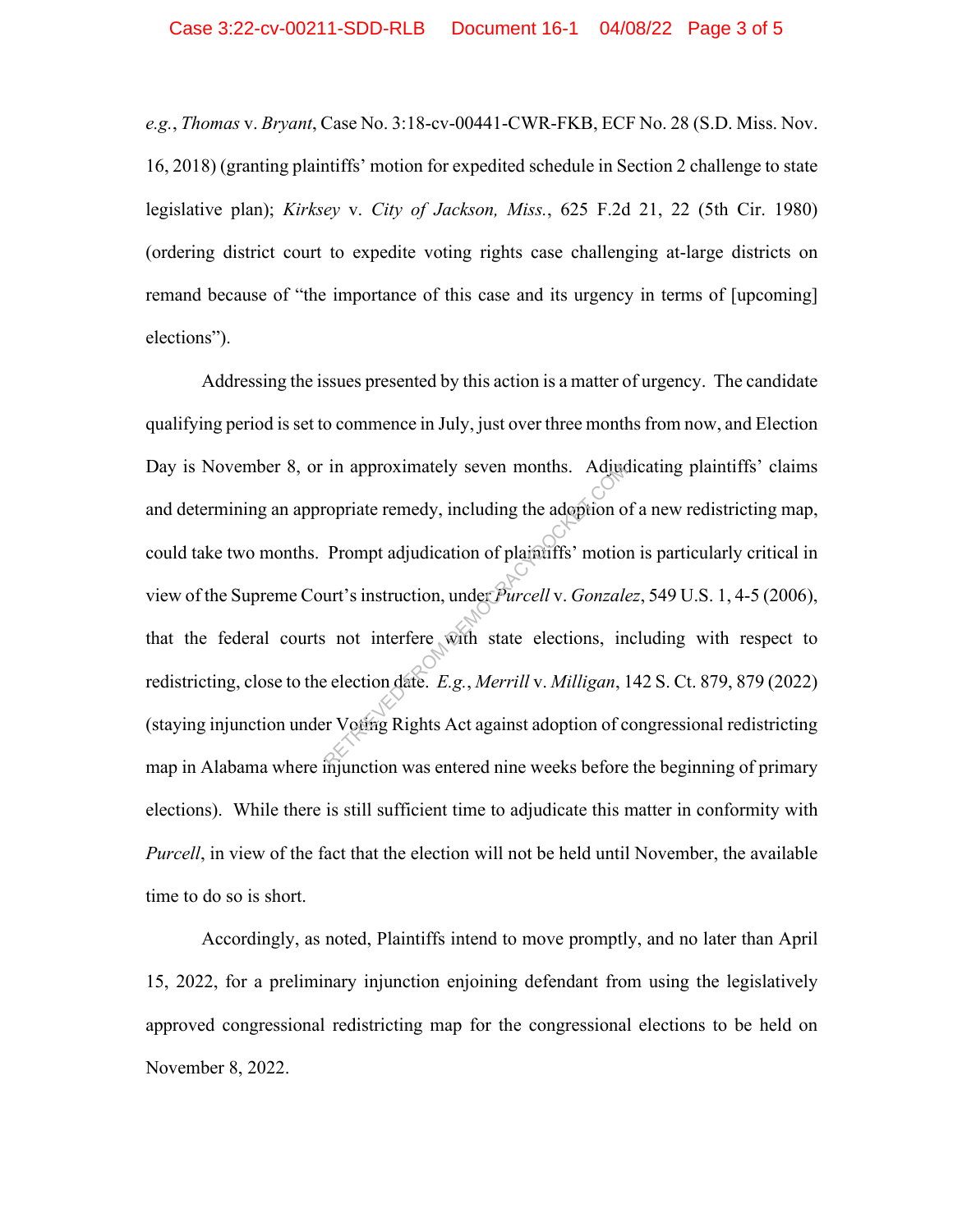For the foregoing reasons, Plaintiffs request that the Court schedule a status conference at its earliest convenience. Plaintiffs further request that the Court enter an Order at or before the status conference pursuant to which (i) briefs and supporting papers in opposition to Plaintiffs' Motion for a Preliminary Injunction will be due 10 days after the motion is filed; and (ii) Plaintiffs' reply papers, if any, are due 7 days thereafter.

Date: April 8, 2022 Respectfully submitted,

By: */s/John Adcock*  John Adcock Adcock Law LLC L.A. Bar No. 30372 3110 Canal Street New Orleans, LA 70119 Tel: (504) 233-3125 Fax: (504) 308-1266 jnadcock@gmail.com Retried Eaw Francock Eaw Francock Eaw Francock<br>
3110 Carral Stre<br>
New Orleans, L<br>
Tel. (504) 233-3<br>
Fax: (504) 308-<br>
Fax: (504) 308-<br>
Fax: (504) 308-<br>
Fax: (504) 308-<br>
Mac Vice)<br>
Robert A. Atkins<br>
Vice)<br>
Vahonnes Cleary<br>
J

Leah Aden (*pro hac vice*) Stuart Naifeh (*pro hac vice*) Kathryn Sadasivan (*pro hac vice*) Victoria Wenger (*pro hac vice*) NAACP Legal Defense and Educational Fund, Inc. 40 Rector Street, 5th Floor New York, NY 10006 Tel: (212) 965-2200 laden@naacplef.org snaifeh@naacpldf.org ksadasivan@naacpldf.org vwenger@naacpldf.org

Robert A. Atkins (*pro hac vice*) Yahonnes Cleary (*pro hac vice*) Jonathan H. Hurwitz (*pro hac vice*) Daniel S. Sinnreich (*pro hac vice*) Amitav Chakraborty (*pro hac vice*) Adam P. Savitt (*pro hac vice*) PAUL, WEISS, RIFKIND, WHARTON & GARRISON LLP 1285 Avenue Of The Americas, New York, NY 10019 Tel.: (212) 373-3000 Fax: (212) 757-3990 ratkins@paulweiss.com ycleary@paulweiss.com jhurwitz@paulweiss.com dsinnreich@paulweiss.com achakraborty@paulweiss.com asavitt@paulweiss.com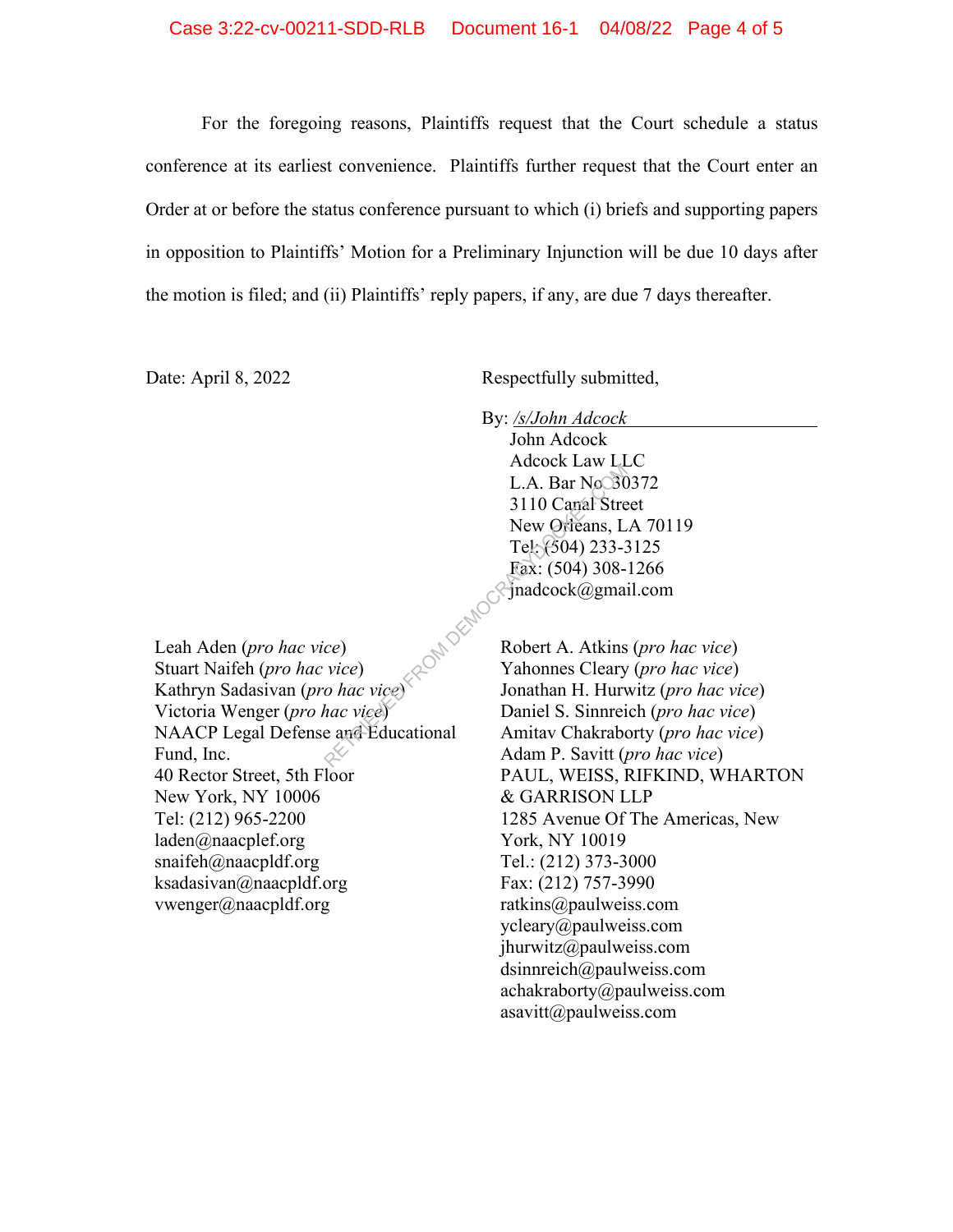Nora Ahmed\* Megan E. Snider LA. Bar No. 33382 ACLU Foundation of Louisiana 1340 Poydras St, Ste. 2160 New Orleans, LA 70112 Tel: (504) 522-0628 nahmed@laaclu.org msnider@laaclu.org

Tracie Washington LA. Bar No. 25925 Louisiana Justice Institute Suite 132 3157 Gentilly Blvd New Orleans LA, 70122 Tel: (504) 872-9134 tracie.washington.esq@gmail.com

T. Alora Thomas\* Sophia Lin Lakin\* Samantha Osaki\* American Civil Liberties Union Foundation 125 Broad Street, 18th Floor New York, NY 10004 athomas@aclu.org slakin@aclu.org sosaki@aclu.org

Sarah Brannon\* American Civil Liberties Union Foundation 915 15th St., NW Washington, DC 20005 sbrannon@aclu.org

\* *Pro hac vice* applications forthcoming Bythe Common Contract of the Common Contract of the Common Contract of the Common Contract of the Common Contract of the Common Contract of the Common Contract of the Common Contract of the Common Contract of the Common Co

*Counsel for Plaintiffs*